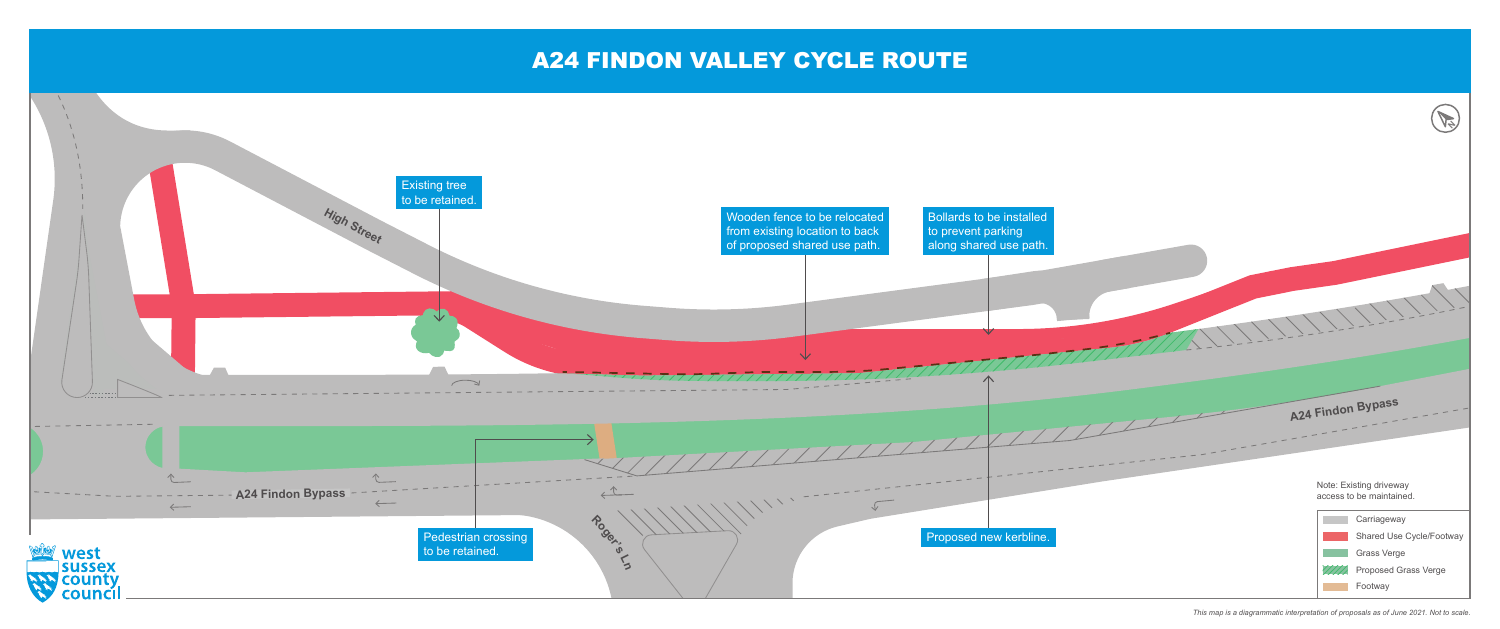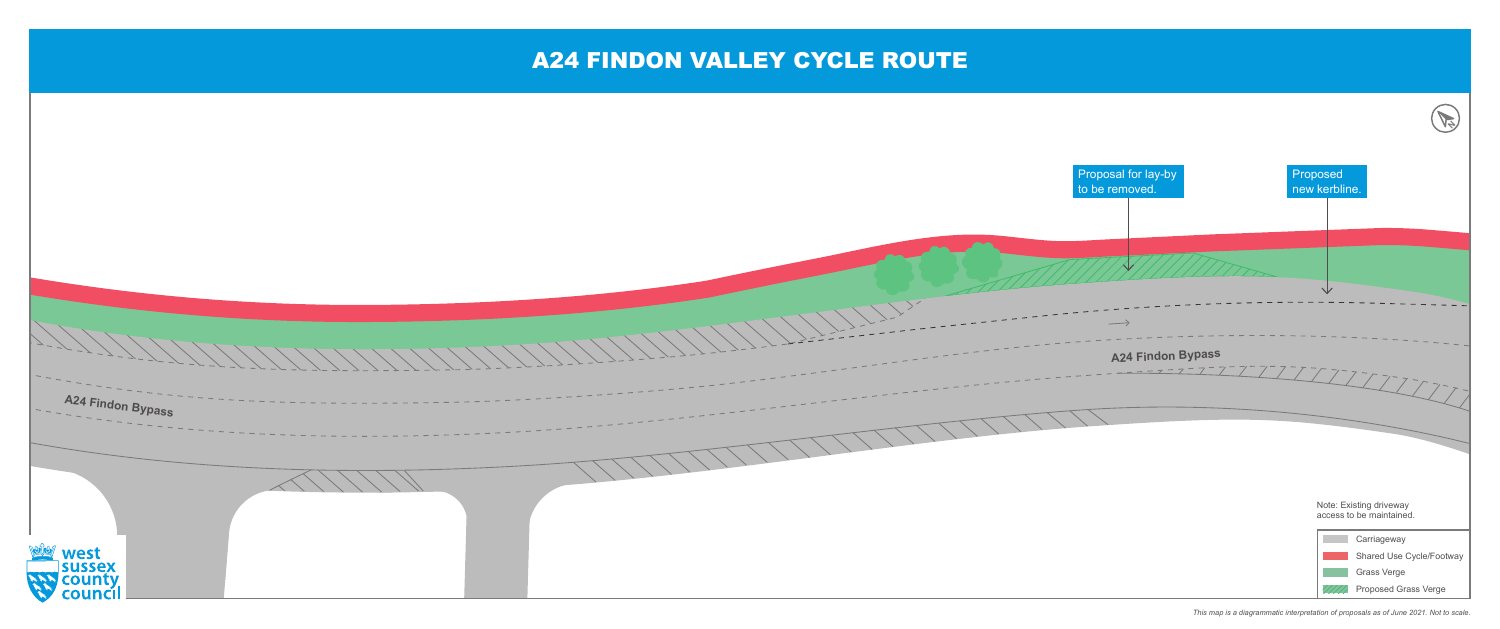

*This map is a diagrammatic interpretation of proposals as of June 2021. Not to scale.*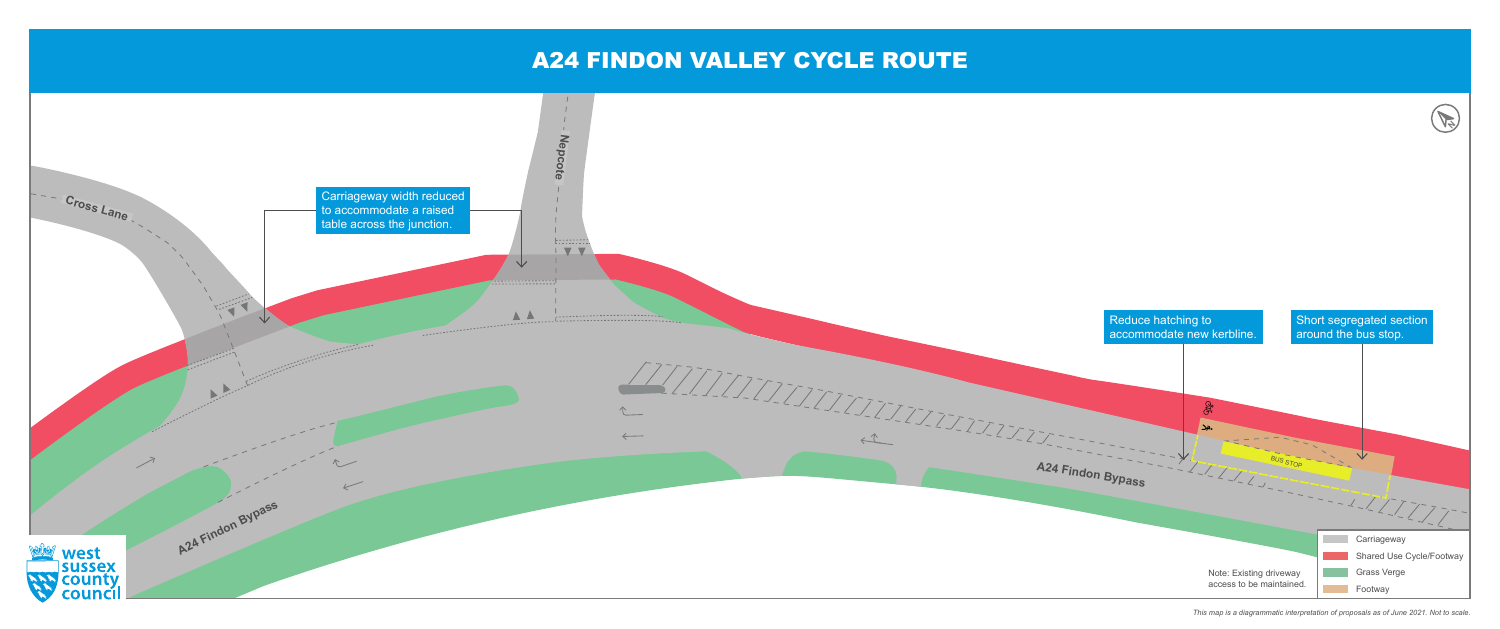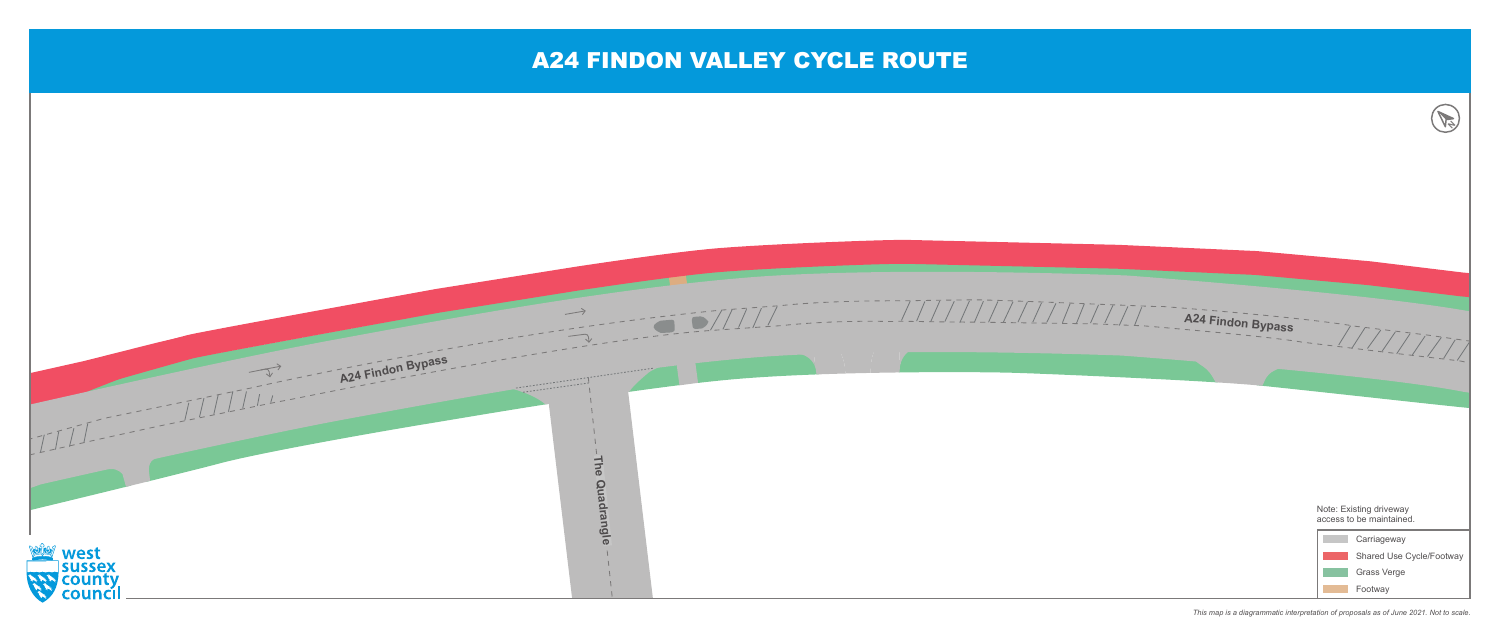

*This map is a diagrammatic interpretation of proposals as of June 2021. Not to scale.*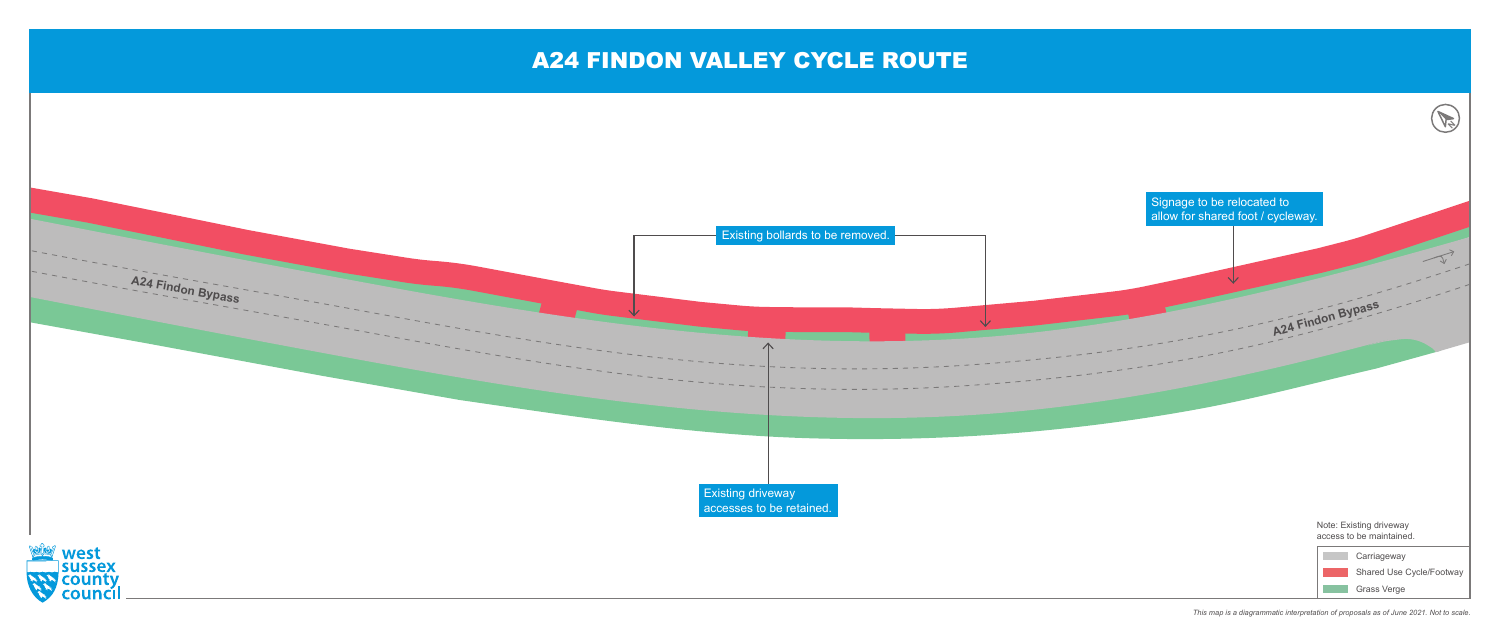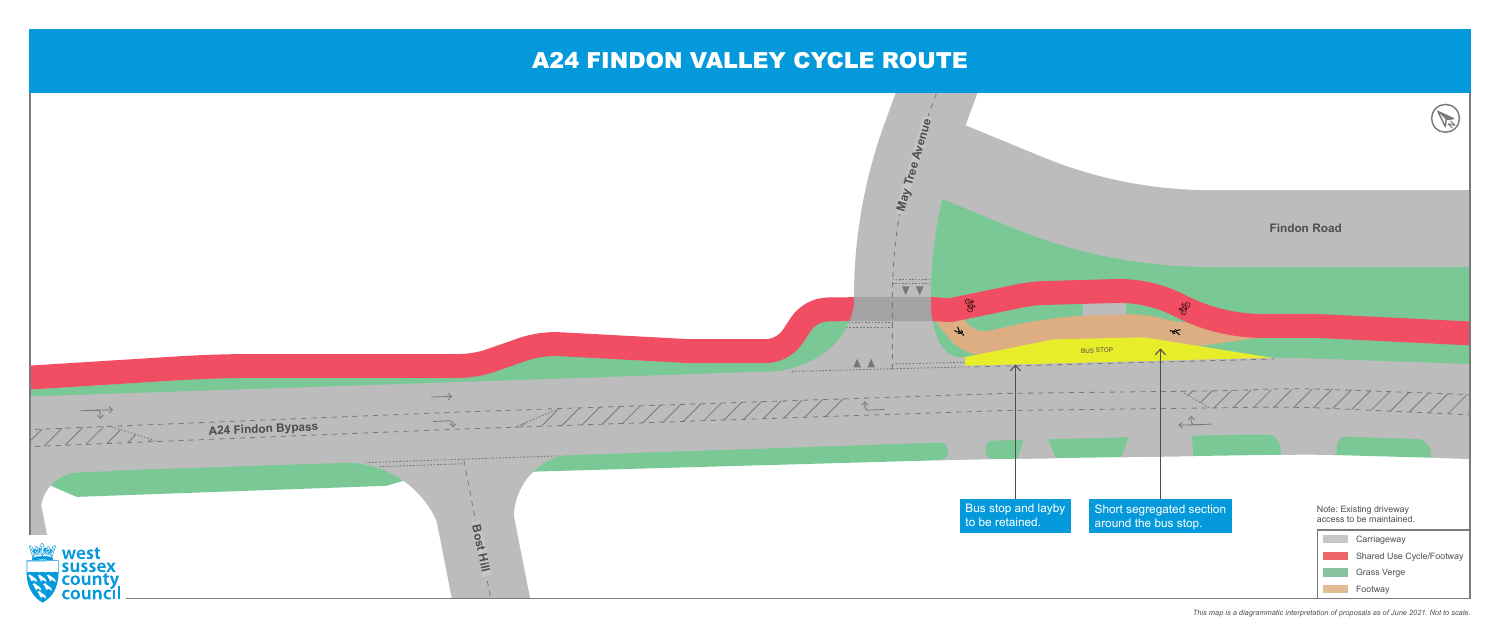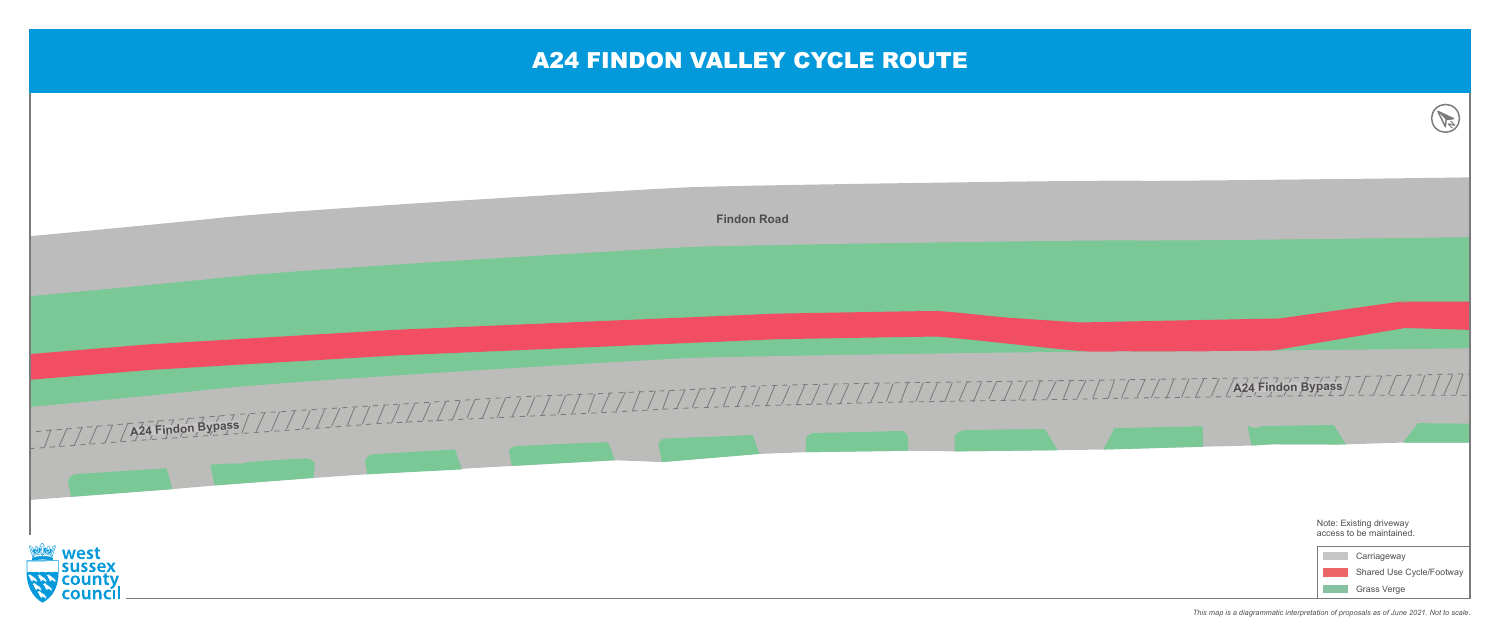

*This map is a diagrammatic interpretation of proposals as of June 2021. Not to scale.*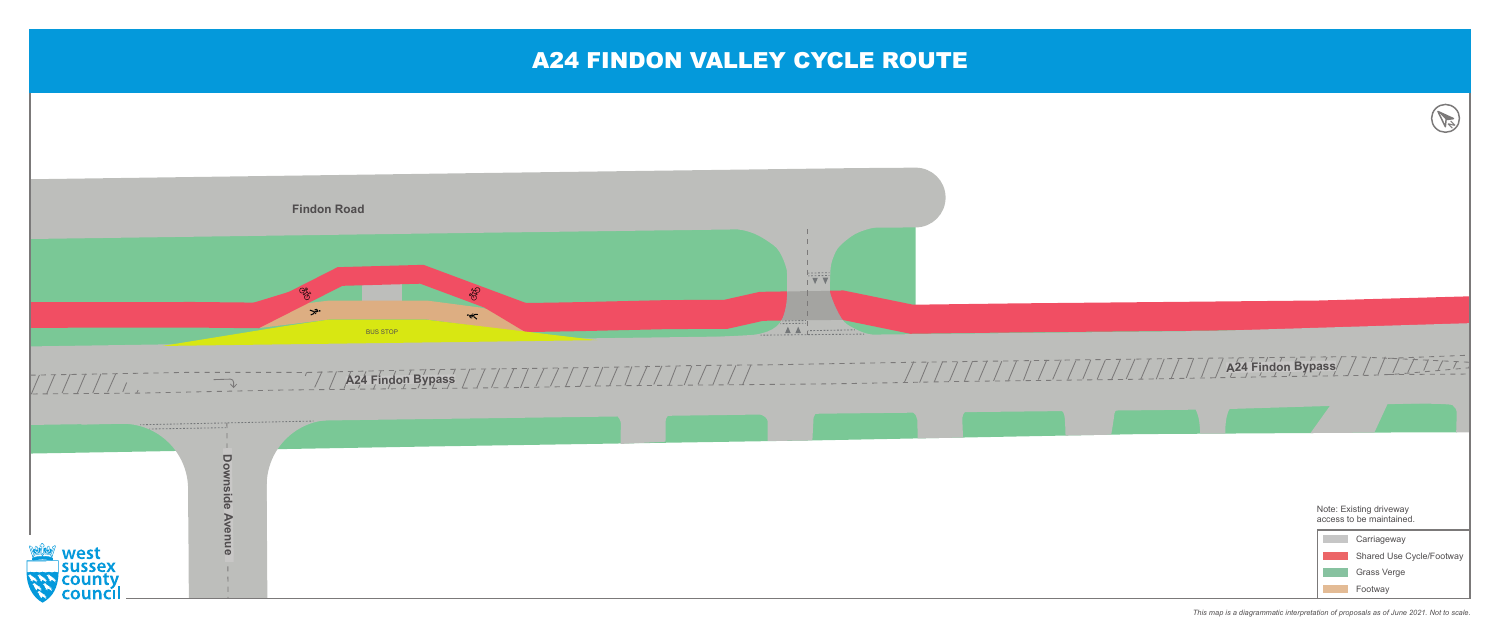